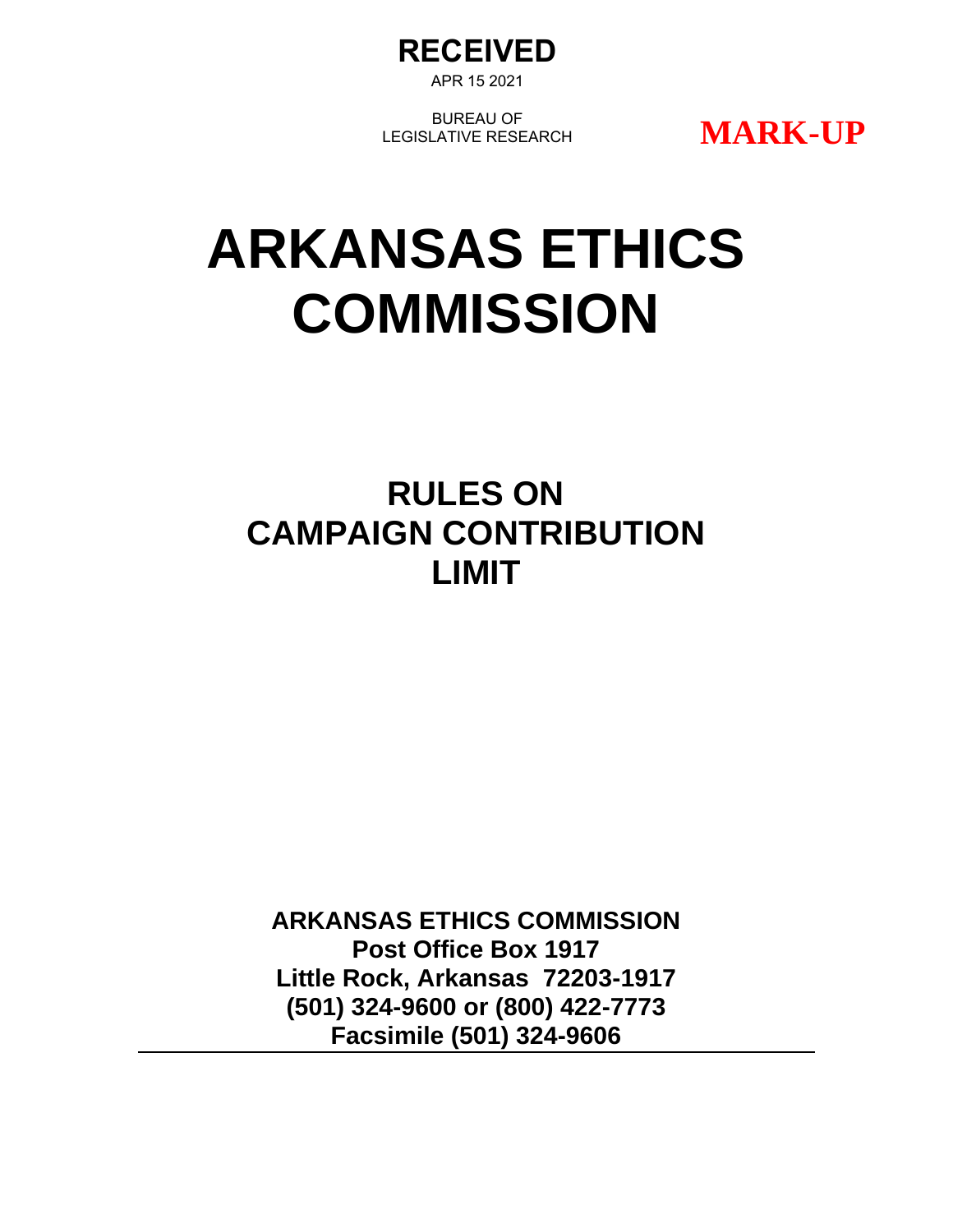### **TABLE OF CONTENTS**

| § 100 Definitions |  |  |
|-------------------|--|--|
|                   |  |  |
|                   |  |  |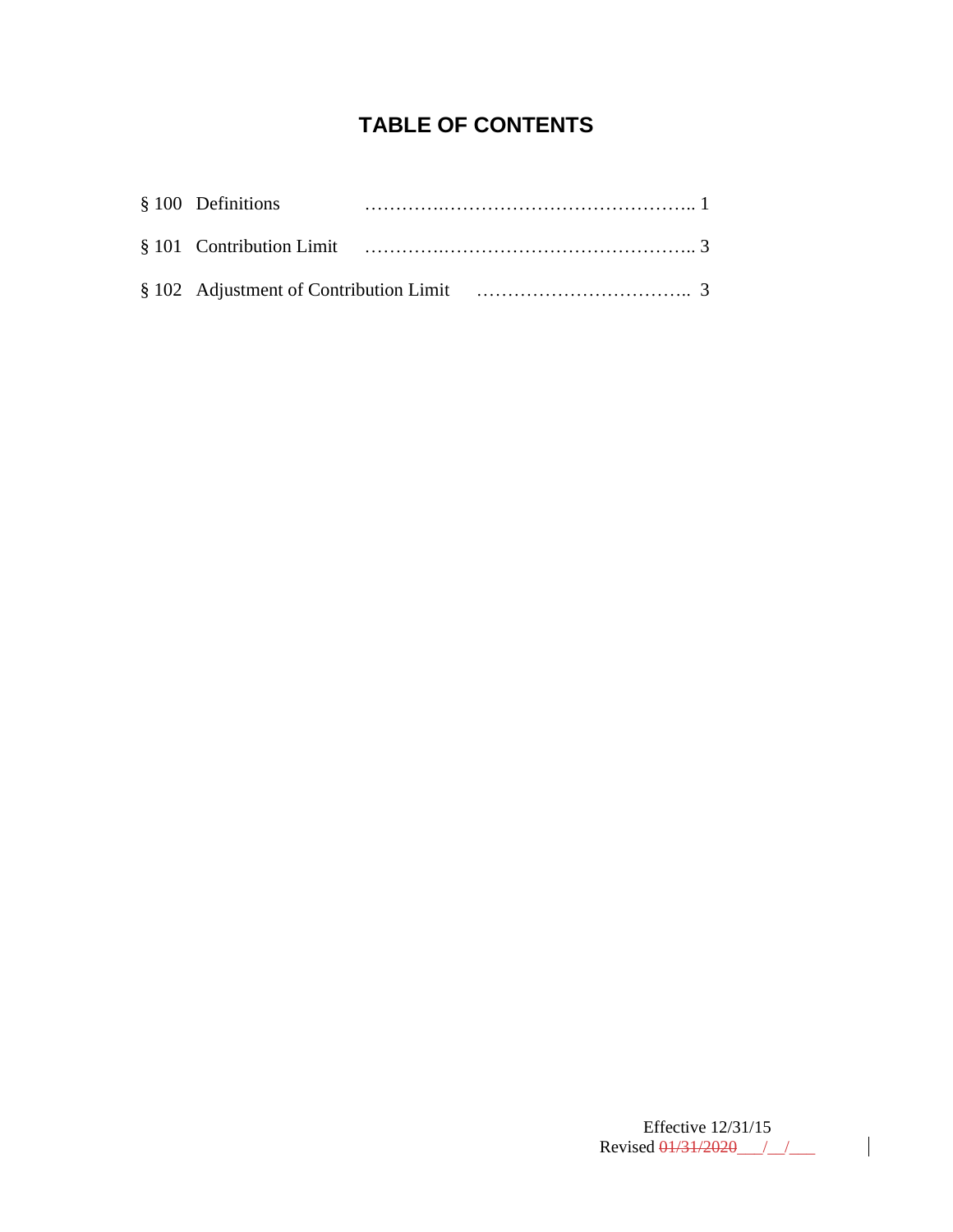#### **§ 100 Definitions**

- **(a) Approved political action committee** As used in these rules, the term "approved political action committee" means any person that receives contributions from one (1) or more persons in order to make contributions to candidates, ballot question committees, legislative question committees, political parties, county political party committees, or other political action committees; does not accept any contribution or cumulative contributions in excess of five thousand dollars (\$5,000) from any person in any calendar year; and has registered pursuant to Ark. Code Ann. § 7-6-215 prior to making contributions. "Approved political action committee" does not include political parties, county political party committees, the candidate's own campaign committee, exploratory committees, ballot question committees, or legislative question committees.
- **(b) Candidate** As used in these rules, the term "candidate" means any individual who has knowingly and willingly taken affirmative action, including solicitation of funds, for the purpose of seeking nomination for or election to any public office.
- **(c) Contribution** As used in these rules, the term "contribution" means, whether direct or indirect, advances, deposits, or transfers of funds, contracts, or obligations, whether or not legally enforceable, payments, gifts, subscriptions, assessments, payment for services, dues, advancements, forbearance, loans, or pledges or promises of money or anything of value, whether or not legally enforceable, to a candidate, committee, or holder of elective office made for the purpose of influencing the nomination or election of any candidate;

"Contribution" includes the purchase of tickets for events such as dinners, luncheons, rallies, and similar fundraising events; the granting of discounts or rebates by television stations, radio stations, and newspapers not extended on an equal basis to all candidates for the same office; and any payments for the services of any person serving as an agent of a candidate or committee by a person other than the candidate or committee or persons whose expenditures the candidates or committee must report under subchapter 2, Chapter 6 of Title 7 of the Arkansas Code. The term "contribution" further includes any transfer of anything of value received by a committee from another committee. "Contribution" shall not include noncompensated, nonreimbursed, volunteer personal services or travel.

"Contribution and expenditure" shall not include activity sponsored and funded by a political party to promote its candidates or nominees through events such as dinners, luncheons, rallies, or similar gatherings and shall not include nonpartisan activity designed to encourage individuals to register to vote or to vote or any communication by any membership organization to its members or stockholders if the membership organization or corporation is not organized primarily for the purpose of influencing the nomination for election or election of any candidate.

**(d) County political party committee** – As used in these rules, the term "county political party committee" means a person that is organized at the county level for the purpose of supporting its affiliate party and making contributions; is recognized by an organized political party, as defined in Ark. Code Ann. § 7-1-101, as being affiliated with that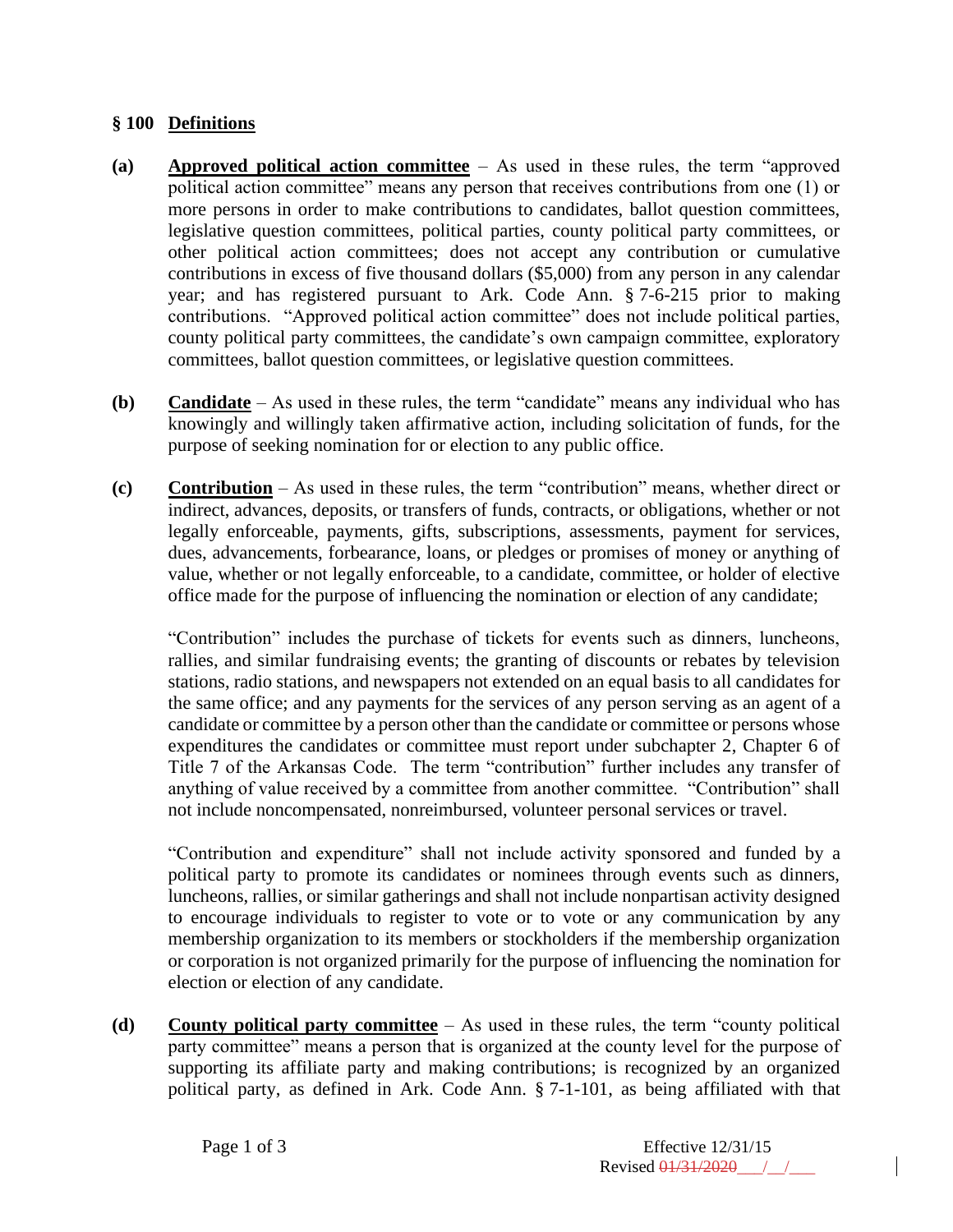political party; receives contributions from one (1) or more persons in order to make contributions to candidates, ballot question committees, legislative question committees, political parties, political action committees, or other county political party committees; does not accept any contribution or cumulative contributions in excess of five thousand dollars (\$5,000) from any person in any calendar year; and registers pursuant to Ark. Code Ann. § 7-6-226 prior to making contributions.

- **(e) Election** As used in these rules, the term "election" means each election to be held to nominate or elect a candidate to any public office, including school elections. For the purposes of these rules, a preferential primary election, a general primary election, a runoff election, a special election, and a general election shall each constitute a separate election.
- **(f) Individual** As used in these rules, the term "individual" means a human being.
- **(g) Legislative caucus committee** As used in these rules, the term "legislative caucus committee" means a person that is composed exclusively of members of the General Assembly, that elects or appoints officers and recognizes identified legislators as members of the organization, and that exists for research and other support of policy development and interests that the membership hold in common. A "legislative caucus committee" includes, but is not limited to, a political party caucus of the General Assembly, the Senate, or the House of Representatives. An organization whose only nonlegislator members are the Lieutenant Governor or the Governor is a "legislative caucus committee" under these rules.
- **(h) Person** As used in these rules, the term "person" means any individual, proprietorship, firm, partnership, joint venture, syndicate, labor union, business trust, company, corporation, association, committee, or any other organization or group of persons acting in concert. It shall also include a political party, a county political party committee, and a legislative caucus committee.
- **(i) Political party** As used in these rules, the term "political party" means any group of voters which, at the last-preceding general election, polled for its candidate for Governor in the state or nominees for presidential electors at least three percent (3%) of the entire vote cast for the office; or which has filed a petition with the Secretary of State containing at the time of filing the signatures of at least ten thousand (10,000) registered voters in the State of Arkansas, declaring the intention of organizing a political party, the name of which shall be stated in the declaration, and of participating in the next general election, and which has been declared a new political party by the Secretary of State. When any political party fails to obtain three percent (3%) of the total votes cast at an election for the Office of Governor or nominees for presidential electors, it shall cease to be a political party.